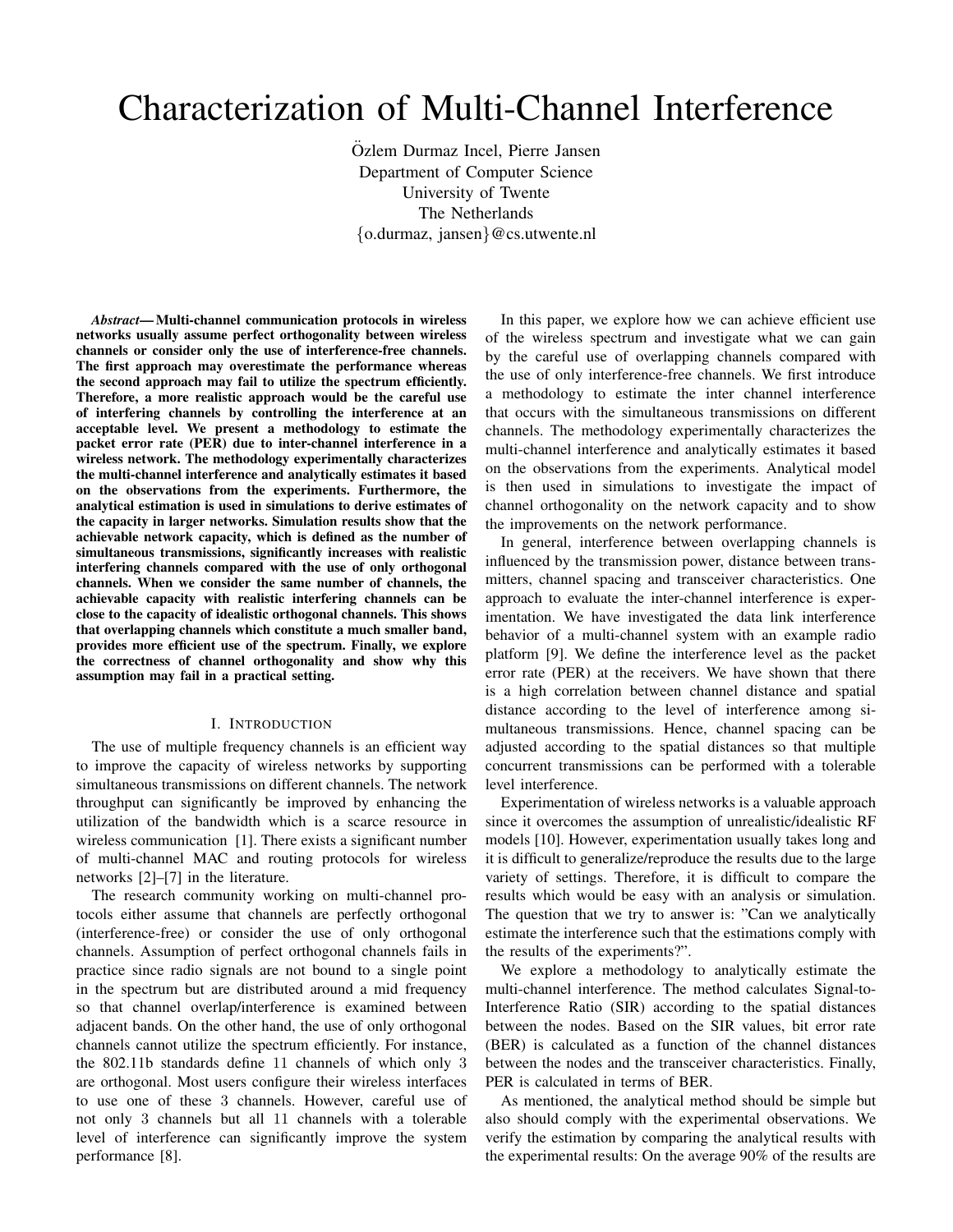found to be similar. We explain the comparisons in Section IV.

Furthermore, the analytical estimation is used in simulations to derive the performance in larger networks. First, we investigate the performance gains with the usage of overlapping channels over using only the orthogonal channels. In this case the network can make use of more channels and the capacity increase is inevitable [11]. Then, we investigate the relationship between channel orthogonality and the network capacity. In particular, we compare the achievable capacity with the same number of interference-free (orthogonal) channels and interfering (overlapping) channels. Simulation results show that given the same number of channels, the achievable network capacity with realistic interfering channels can be close to the capacity of idealistic orthogonal channels depending how much the receiver is prone to the interference or in other words how much channel overlap can be tolerated by the receiver. This shows that, if the transceiver is designed firm enough against the adjacent channel interference, channel orthogonality does not have a major impact on the achievable capacity. Overlapping channels which constitute a much smaller band, provides more efficient use of the spectrum. Finally, we investigate the correctness of schedules generated with the orthogonal frequencies assumption.

The rest of the paper is organized as follows: Section II presents the experimental results on the interference behavior between overlapping channels. Section III introduces the analytical estimation of packet error rate caused by inter-channel interference. Section IV includes the comparisons between the analytical estimation and the mentioned experiments to verify the estimation. Section V presents the simulation results on the capacity of overlapping channels. Section VI presents our conclusions.

#### II. EXPERIMENTS

We have experimented the multi-channel interference behavior with an example radio platform [9], [12]. The primary objective of the experiments is to observe the level and the effect of adjacent spectrum interference.

We have used a typical radio platform [13] for wireless sensor networks which can adjust its operating frequency on different channels. The transceiver can operate on the 868/915 MHz ISM band with a 50kbps data rate. The modulation of the transceiver is Gaussian Frequency Shift Keying (GFSK). The transceiver automatically generates a preamble and CRC. An on-board dipole antenna is integrated. The radio frequency of the platform is adjustable. It provides 512 channels with 200kHz channel width.

In the experiments, there are three different roles of the nodes: transmitter, receiver, and jammer. The transmitter sends out packets with sequence numbers and the receiver operates



Fig. 1: Positions during the Experiments



Fig. 2: Experimented PER versus channel spacing

on the same frequency as the transmitter and maintains a log of the received packets in its EEPROM. At the end of the tests, the data from the logger of a receiver is downloaded to be further analyzed. The jammer is also a transmitter whose operating frequency is adjusted to a different channel during the experiments. The jammer sends packets simultaneously with the transmitter, which allows us to observe the packet loss due to the interference between parallel transmissions on different channels. The position of the jammer is changed to observe the relationship between distance and channel spacing. Figure 1 shows how the nodes are located during the experiments (J:Jammer, T:Transmitter, R:Receiver). We have also varied the number of jammers in the experiments.

Figure 2 demonstrates an example set of PER results with a single jammer. The receiver is positioned 15 meters away from the transmitter (R1 on Figure 1). The x-axis  $(\Psi)$  shows the channel spacing between the transmitter and the jammer. Different lines represent different values of  $\Gamma$ , which is the physical distance between the jammer and the receiver.  $\Delta$ represents the distance between the transmitter and the receiver in meters and is constant during this experiment. Note that these parameters can take negative values. For instance, when the jammer is positioned to the left of a receiver,  $\Gamma$  is negative and when the jammer is to the right of a receiver it has a positive value. The y-axis shows the interference (packet loss) at the receiver.

Different levels of interference are observed according to different values of channel spacing and physical distances. In the worst case, when the jammer is located next to the receiver ( $\Gamma = 0$ ), there is interference if  $-5 \leq \Psi \leq 8$ . However, when the jammer is positioned further away (45m,  $\Gamma = 45, \Delta = -15$ , there is no interference even on the same channel. Note that, the interference level is asymmetric with respect to the operating frequency, such that different levels of interference occur between  $-n \leq \Psi \leq n$ , due to the asymmetric interference tolerance values of the transceiver.

As a result of the experiments we show that there is a high correlation between channel spacing and spatial distance. Hence, channel spacing can be adjusted according to the spatial distances so that multiple concurrent transmissions can be performed with minimum interference.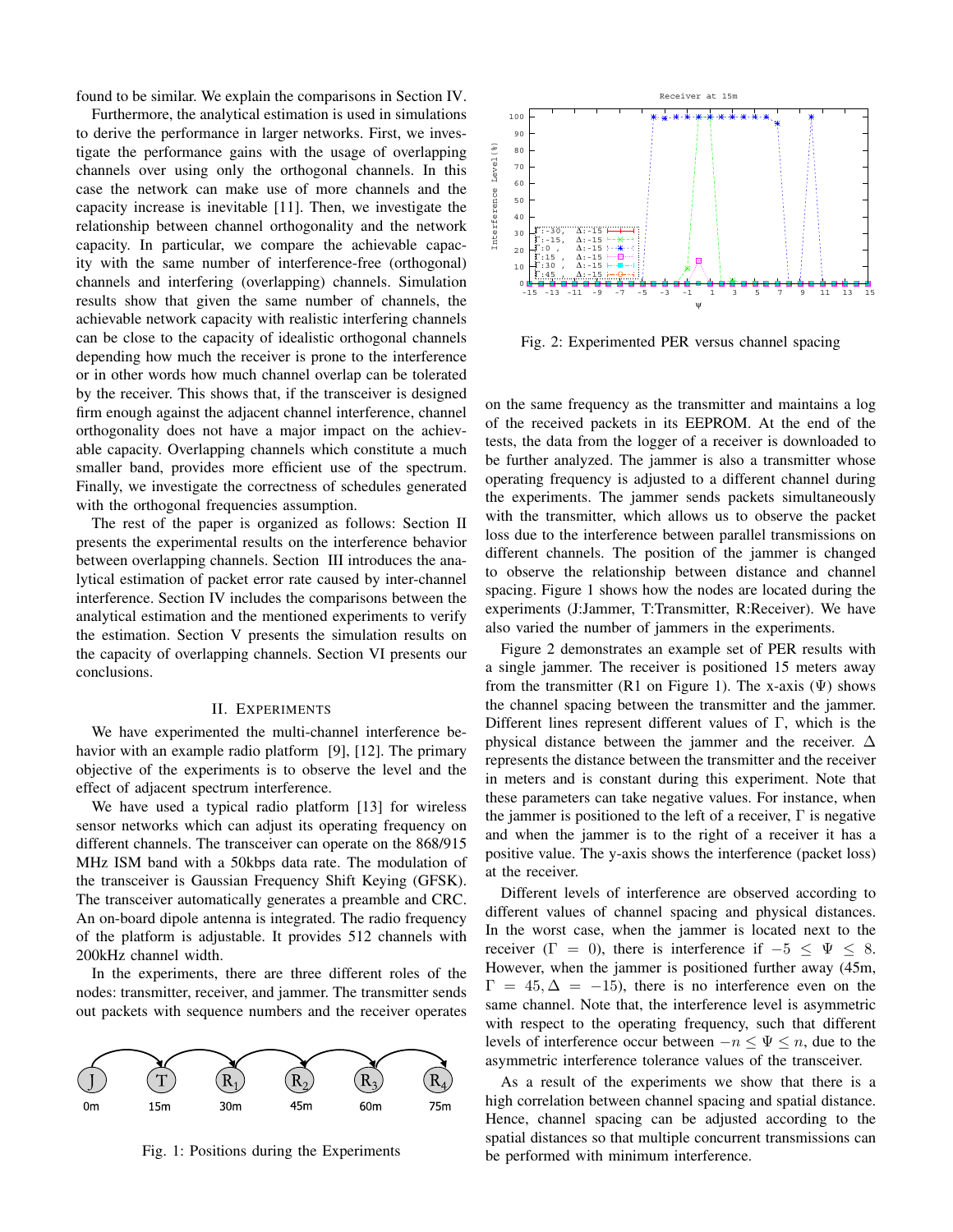#### III. ANALYTICAL ESTIMATION

Experimentation is a valuable approach to test the performance of wireless networks since it prevents the assumption of unrealistic/idealistic RF models [10]. On the other hand, due to the large variety of settings it is usually difficult to generalize/reproduce the results which would be easy with an analysis or simulation. Simulations have the advantage of evaluating the scalability of the new solutions. Considering the advantages/disadvantages of the different methods, we describe an analytical model which is verified by experimentation and tested with simulations in larger networks.

In this section, we explain the analytical method to estimate the packet error rate caused by interference due to (a) jammer(s) that simultaneously operates on a different channel in the same spatial domain. The method incorporates the parameters that impact the inter-channel interference: distances between transmitter(s), jammer(s) and receiver(s), channel distance between the transmitter(s) and the jammer(s), transmission power and the transceiver characteristics.

The method is briefly composed of the following steps:

- Given the values of transmission power and the distance between the nodes, we calculate the signal to interference ratio (SIR) at the receiver using a path loss model.
- We calculate the bit error rate (BER) as a function of the SIR according to the blocking values (a measure of how much interference can be tolerated due to the parallel transmissions on different channels) of the transceiver with the given channel distance between the transmissions.
- We calculate the packet error rate (PER) as a function of the BER.

Analytical estimation enables us to calculate the PER caused by interference according to the spatial and channel distances between the parallel transmissions. We verify the estimation method with the experiments and successively use the results to simulate the interference behavior in larger networks.

## *A. SIR Calculation*

We first calculate the received signal strength at the receiver. The distances between the nodes are translated into signal loss (attenuation) using a path loss model. In particular we use an exponential path loss formula given in Equation 1:

$$
L_{dB} = 10\log\left(\frac{P_t}{P_r}\right) = 10\log\left(\frac{4\Pi d}{\lambda}\right)^{\alpha} \tag{1}
$$

where  $L_{dB}$  represents the loss in dB,  $P_t$  and and  $P_r$  are the transmitted power and the received power respectively. d is the physical distance between the transmitter and the receiver,  $\lambda$  is the carrier wavelength and  $\alpha$  is the path loss factor.

It can be argued that the mentioned path loss model may be inadequate to predict the signal loss. First, we note that our main focus is not modeling the signal propagation but modeling the inter-channel interference. We are interested in the differences between the signal levels of the simultaneous transmitters. Next, the behavior of example platform has been experimented in an indoor-corridor environment and found to be similar with the calculated signal power [14].

According to the transmission power of the transmitter and the loss in terms of the distance between the nodes, we can calculate the received signal power. Similarly, given the transmission power of the jammer and the distance to the affected receiver, we can calculate the level of interference at the receiver. The signal to interference ratio (SIR) is given as follows:

$$
SIR = [P_t - L(d_t)] - [P_j - L(d_j)] \tag{2}
$$

where  $P_j$  is the transmission power of the jammer,  $d_t$ and  $d_j$  are the distance between the transmitter and receiver, the distance between the jammer and the affected receiver, respectively.

There are several factors that can influence the received signal strength: the orientation of the antennas, environmental effects such as multi-path effect, etc. In order to take those effects into account we assume that the SIR may differ (+,-)10dB from the calculated value according to a normal distribution. 10dB of variance is a measured average value for our example platform in an indoor environment. One can change these values for a different platform or environmental characteristics. Variation of SIR is presented in Figure 3. The calculated SIR value is shown as 0dB and the SIR can take values between  $-10$ dB and  $+10$ dB, according to normal distribution.



## *B. BER calculation*

Given the SIR values, we can predict whether the receiver can demodulate the target modulated signal according to the "co-channel rejection" and "blocking" parameters. Cochannel rejection is a measure of the receiver's capability to demodulate a target signal in the presence of an unwanted signal, if both signals are on the frequency of the receiver [15]. Blocking indicates how much power the receiver can tolerate on a nearby frequency/channel, and still can receive on a desired channel. It is the lower bound for the difference between the signal powers at the receiver. The example platform used during the experiments has a co-channel rejection of 13dB. This means if the wanted signal is 13dB or higher in magnitude than the unwanted signal, correct demodulation is performed. Correct demodulation typically means a BER smaller than  $10^{-3}$ . The blocking values of the transceiver are given as follows: 1st adjacent channel (200kHz): -7dB, 2nd adjacent channel (400kHz): −16dB, +1MHz: −40dB, −1MHz: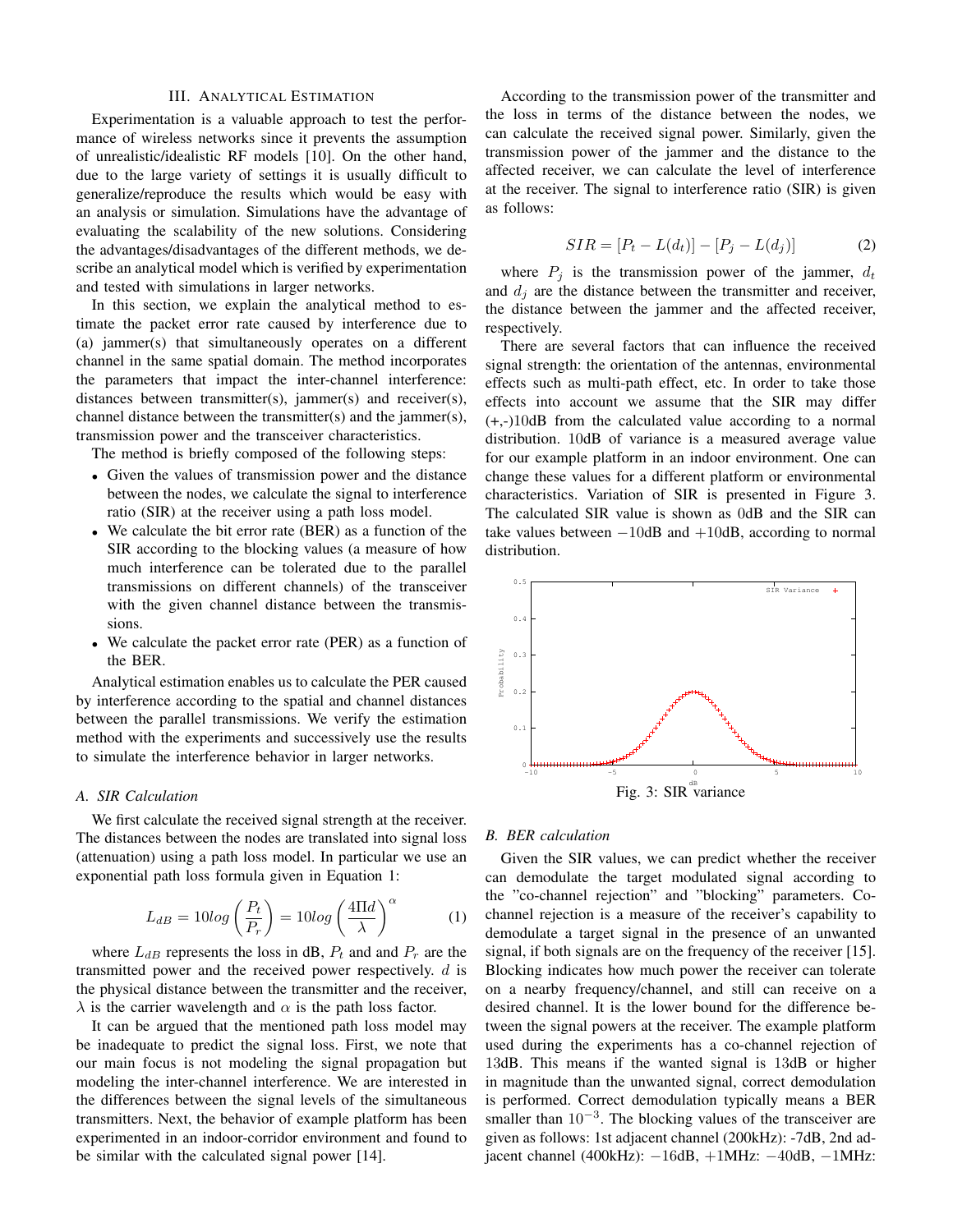−50dB, −2MHz: −63dB, +5MHz: −70dB, −5MHz: −65dB, +10MHz: −69dB, −10MHz: −67dB.

As we mentioned, we assume that the SIR might vary  $-10, +10$  dB from the calculated SIR value. We calculate the probability that the SIR value is below the blocking value for a given channel spacing. The probability value gives us the BER according to the channel spacing between the nodes. If the SIR is higher than the blocking threshold, the bits can be modulated. For example, if the SIR value is calculated as −50dB, we assume the SIR may vary between −40dB and −60dB. If the jammer operates on the adjacent channel, then the receiver cannot receive since the SIR is less than −7dB. If the SIR is below this value, the receiver cannot interpret the signal from the transmitter. However, if the channel distance between the jammer is 10 (2MHz, blocking:−63dB), then the SIR is higher than the blocking value and the BER is 0; if the channel distance is -5 ( $-1$ MHz), the blocking value is  $-50$ . So we calculate the probability, BER, that the SIR is between −60 and −50.

# *C. PER Calculation*

In the next step, we calculate the PER as a function of the BER. The probability of not having a bit error is the probability that all the bits are received correctly. Therefore the conditional probability of PER is one minus the the probability of no bit errors. PER is computed as follows:

$$
PER = 1 - (1 - BER)^{N}
$$
 (3)

where  $N$  represents the number of bits in a packet. For the experimental setting each packet is composed of 256 bits. If there is an error correction mechanism, then the PER utilizing the BER should be computed differently. However, the experimental platform does not provide an error correction mechanism. Equation 3 is the final form of the PER.

#### *D. Multiple jammers*

The number of simultaneous transmissions in the environment is another important factor which affect the level of interference. In the preceding sections we calculate the BER in the presence of a single jammer. In the case of multiple jammers, which is more likely to occur in a large set of nodes, a wireless signal is decoded by treating the sum of all the other transmissions as noise. The SIR in the presence of multiple jammers is calculated as follows:

$$
SIR = (P_t - L(d_t)) - \sum (P_j - L(d_j))
$$
 (4)

The rest of the calculations for BER and PER are performed the same as in the case of a single jammer.

#### IV. EVALUATION WITH THE EXPERIMENTAL RESULTS

As we mentioned in the introduction, unrealistic/idealistic models may not always be reliable to estimate the real performance of wireless networks and should be tested with experimentation. In this section we present the comparisons of the analytical estimation and the experiments.



Fig. 4: Calculated PER versus channel spacing

The comparisons are based on a binary matching. If the PER according to a given channel spacing is larger than 0, then we consider it as 1 which indicates that there is interference. Otherwise, there is no interference effect (0). For different positions of the jammer that are mentioned in Section II and different channel spacings we repeat the same process. Finally, we compute in how many cases the experimented and calculated results are the same i.e., can estimate the PER same, either 0 or 1. Figure 4 presents the analytical results for an example setting, whereas Figure 2 shows the experimented results for the same set. The x-axis  $(\Psi)$  shows the channel spacing between the transmitter and the jammer. Different lines stand for different values of  $\Gamma$ , the physical distance between the jammer and the receiver.

The comparisons are given in Tables I and II. Topology and abbreviations are the same as in Figure 1 (J:Jammer, R:Receiver). The average matching is found to be 90% in the case of a single jammer and 87% for multiple jammers between the experimental and analytical results. This shows that, the analytical estimation can capture the experimented level of interference at an acceptable level. As we emphasized before, supporting analytical models by experiments is important before generalizing the results by simulations to overcome the mistakes caused by unrealistic assumptions.

|                | @ 30m.<br>R 1 | R2@45m. | R3 @ 60m. | R4 @ 75m. |
|----------------|---------------|---------|-----------|-----------|
| $J \otimes 0m$ | 96.8          | 96.8    | 90.3      | 96.8      |
| @ 15m          | 100           | 100     | 100       | 100       |
| J @ 30m        | 87.1          | 96.8    | 100       | 83.9      |
| $J \omega$ 45m | 93.5          | 67.7    | 93.5      | 71.7      |
| @ 60m          | 96.8          | 93.5    | 74.2      | 64.5      |
| @ 75m          | 100           | 90.3    | 80.6      | 100       |

TABLE I: Ratio of matching between calculated and experimented results

#### V. CAPACITY ESTIMATION SIMULATIONS

We have investigated the individual node packetloss/delivery capacities by experimental measurements. Based on the analytical interference estimation method, we develop a simulation model in Matlab to analyze the overall capacity of the network in terms of orthogonal channels and overlapping channels in a larger setting.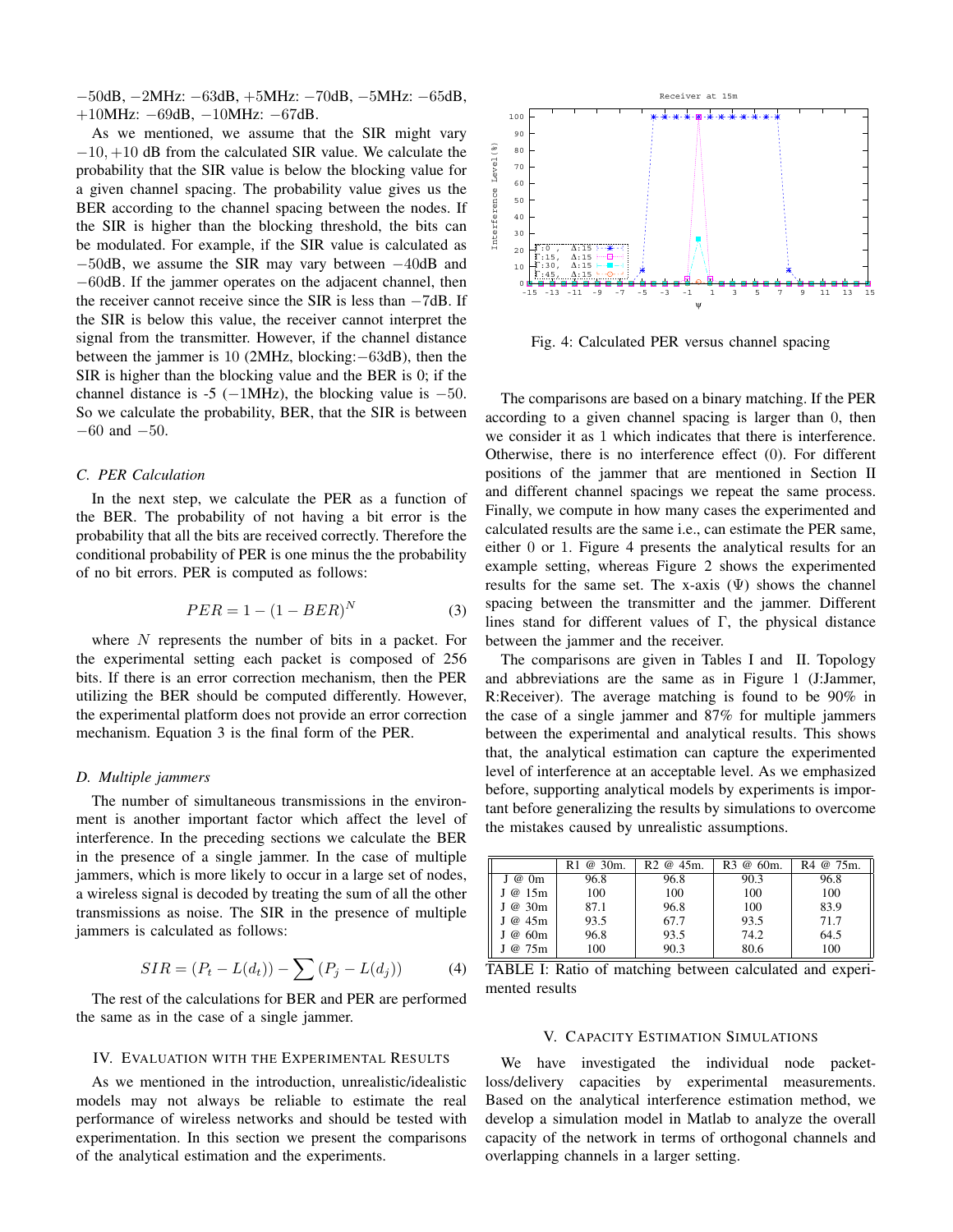|                | @ 30m. | R <sub>2</sub> @ 45m. | R3 @ 60m. | R4 @ 75m. |
|----------------|--------|-----------------------|-----------|-----------|
| J @ 15m        | 73.1   | 66.6                  | 69.8      | 33.3      |
| $J \omega$ 30m | 73.1   | 90.5                  | 96.8      | 93.6      |
| $J \omega$ 45m | 95.2   | 88.8                  | 98.4      | 96.8      |
| @ 60m          | 96.8   | 95.2                  | 100       | 87.3      |
| @ 75m          | 93.6   | 96.8                  | 96.8      | 100       |

TABLE II: Ratio of matching between calculated and experimented results (multiple jammers)

A topology generator is used to randomly distribute the nodes within the terrain according to a uniform distribution. We have created 5000 random topologies. We run the simulation for each topology with overlapping channels and discrete<sup>1</sup> channels. We vary different parameters: the number of nodes, number of channels, transmission power and terrain dimensions.

A destination node is selected for each node and the signal strength at the destination is calculated. According to the analytical estimation, the interference among simultaneous transmissions is computed. A channel is assigned to a node if the PER due to interference is 0 and if the destination is not addressed by another node. We define the capacity as the number of nodes that can successfully be assigned a channel and can access the media. If the usage of orthogonal channels are assumed, a node checks the interference level on the same channel. On the other hand, if the interfering channels are considered, then a node has to check all the interference levels also on the adjacent channels. A inopology generator is used to randomly distribute the channels channels and the content of the content of the content or the back or the momenta or the back of the content or the model of the model of the content or th

# *A. Capacity with Overlapping Channels and Orthogonal Channels*

In the first set of the experiments we analyze the capacity with the usage of overlapping channels and using only the orthogonal channels. In this setting, the transmission power is set to 10dBm and the terrain dimensions are  $100*100m^2$ .

As we mentioned, the transceiver provides 512 channels with 200kHz channel width. According to the experimental values and the data sheet of the example platform, channel spacing should be 50MHz (channel spacing should be 50) to guarantee interference-free communication. Considering this, we compare the performance with 10 orthogonal channels and 512 overlapping channels. Both the overlapping channels and orthogonal channels occupy the same spectrum between 868- 915 MHz. Figure 5 presents the results. The x-axis shows the number of nodes and the y-axis shows the ratio of the nodes that can simultaneously access the media.

If the transceiver operates on a single channel, very limited number of nodes can simultaneously communicate. As the number of nodes increases, the density increases and this results in less chance to access the media due to higher interference and contention. If the nodes use only orthogonal channels, the performance is pessimistic in the sense that two nearby communications can simultaneously take place on closer channels if the interference level is tolerable. If the nodes use overlapping channels by controlling the interference



Fig. 5: Capacity with Overlapping Channels (512) versus Discrete Channels (10)



Fig. 6: Capacity with the Same Number of Overlapping and Discrete Channels

at an acceptable level the number of simultaneous transmissions is significantly increased: in the example simulations all the nodes can communicate even if the network gets denser. Increasing the number of simultaneous transmissions improves the network performance by increasing the throughput [16] and reducing the medium access and communication delay.

# *B. Capacity with the Same Number of Overlapping Channels and Orthogonal Channels*

In the first set of the experiments, the capacity increase was inevitable since the network can make use of more channels. In this set, we analyze the capacity with the same number of orthogonal and overlapping channels. Orthogonal channels constitute a wider spectrum. For instance 10 orthogonal channels require 500MHz-wide band whereas 10 overlapping channels make up a 2MHz-wide band.

Figure 6 shows the ratio of communicating nodes as a function of the number of channels. Terrain dimensions and the transmission power parameters have the same values as in the previous set. The capacity results of the discrete channels are on the average 1-3% better than the results of the overlapping channels. The small difference is due to the fact that the ratio of the nodes that create adjacent channel interference over the nodes that create co-channel interference is quite small.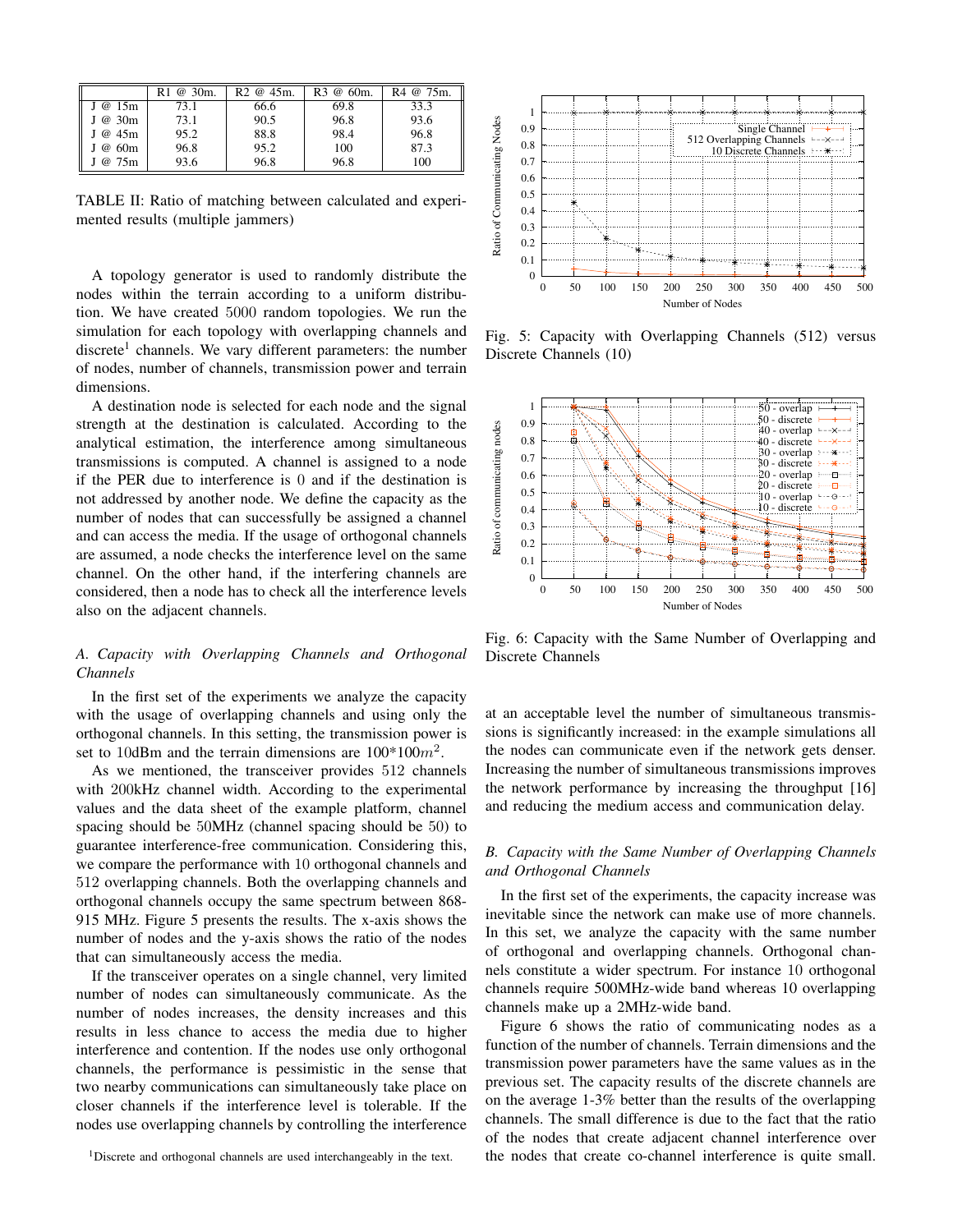

Fig. 7: Impact of Blocking Values on the Capacity

Therefore, the adjacent channel interference does hardly affect the achievable capacity.

The careful use of interfering channels provides better utilization of the spectrum. Although the overlapping channels span a narrow band of the spectrum, the achievable capacity is similar to the capacity with orthogonal channels which constitute a wider band. By careful analysis of interference in terms of distance, transmission power, etc. the transmitters can be assigned channels with less spacing. This allows the use of much more channels over a given band.

#### *C. Impact of Transceiver Characteristics*

In this set of the simulations, we discuss the impact of blocking values on the capacity. The default interference blocking value of the transceiver for the 1st adjacent channel (200kHz) is −7dB. This means if there is a jammer operating on the 1st adjacent channel, the signal from the jammer can be maximum 7dB stronger than the signal power of the transmitter on the same channel for none-interfering communication. If we decrease the default interference blocking values then a receiver will be more prone to the interference from adjacent channels.

Figure 7 shows the capacity results when the interference blocking values are reduced by a factor of 10. The results for the discrete channels is the same as the results of the default values shown in Figure 6. When overlapping channels are considered, the capacity values differ. We achieve lower capacity since the impact of the nodes in the adjacent channel interference region is much higher. The receivers are more prone to the interference created by those nodes. The difference of the capacity between overlapping channels and discrete channels reaches a factor of 0.7 with 50 channels. However, when the number of nodes increases, then the capacity values tend to be similar. This is due to the fact that the major limiting factor on the achievable capacity is the number of channels.

The results of the simulations show that adjacent channel interference has an impact on the capacity if the transceiver is prone to the adjacent channel interference. This should not be ignored when developing realistic protocols and algorithms on multi-channel wireless networks. However if interference blocking values of the transmitters are firm enough against the adjacent channel interference, the achievable overall network capacity does not significantly differ from the capacity of orthogonal channels.

#### *D. Correctness of Orthogonal Channels Assumption*

As we mentioned, one of the general assumptions in multichannel protocols is the perfect orthogonality of the channels. In this section, we investigate the correctness of this assumption. In particular, we investigate what if we treat the overlapping channels as orthogonal. In the simulations, we assume  $n$ number of orthogonal channels that constitute the same band as the overlapping channels. We investigate how many nodes are scheduled incorrectly. This means incorrectly scheduled nodes select a channel according to the orthogonality assumption by only checking the interference on the selected channel. However, interference from the simultaneous transmissions on nearby channels may still disturb the transmission. Figure 8 presents the results. The y-axis shows the ratio of the nodes that are incorrectly scheduled for transmission over the total number of nodes. Error rate is much higher in sparser scenarios and decreases with the density since the ratio of simultaneous transmissions (ratio of communicating nodes) decreases. Although the capacity with orthogonal channels and overlapping channels is observed to be the same (SectionV-B), we cannot treat the channels as orthogonal and the channel selection by the orthogonality assumption may not always be correct. Furthermore, the protocols based on the orthogonal channels assumption may fail in a practical setting.

## VI. CONCLUSIONS

We have presented a methodology that experimentally characterizes the multi-channel interference and analytically estimates the interference based on the observations from the experiments. Furthermore, we have shown how the estimation methodology can be used at deriving estimates of the performance metrics of a larger network by simulations. Simulation results support the previous conclusion on the use of overlapping channels: the overall network capacity significantly increases with the use of overlapping channels. When we investigate the impact of orthogonality, we observe that the overall network capacity by using overlapping channels is



Fig. 8: Incorrectness of Discrete Channels Assumption